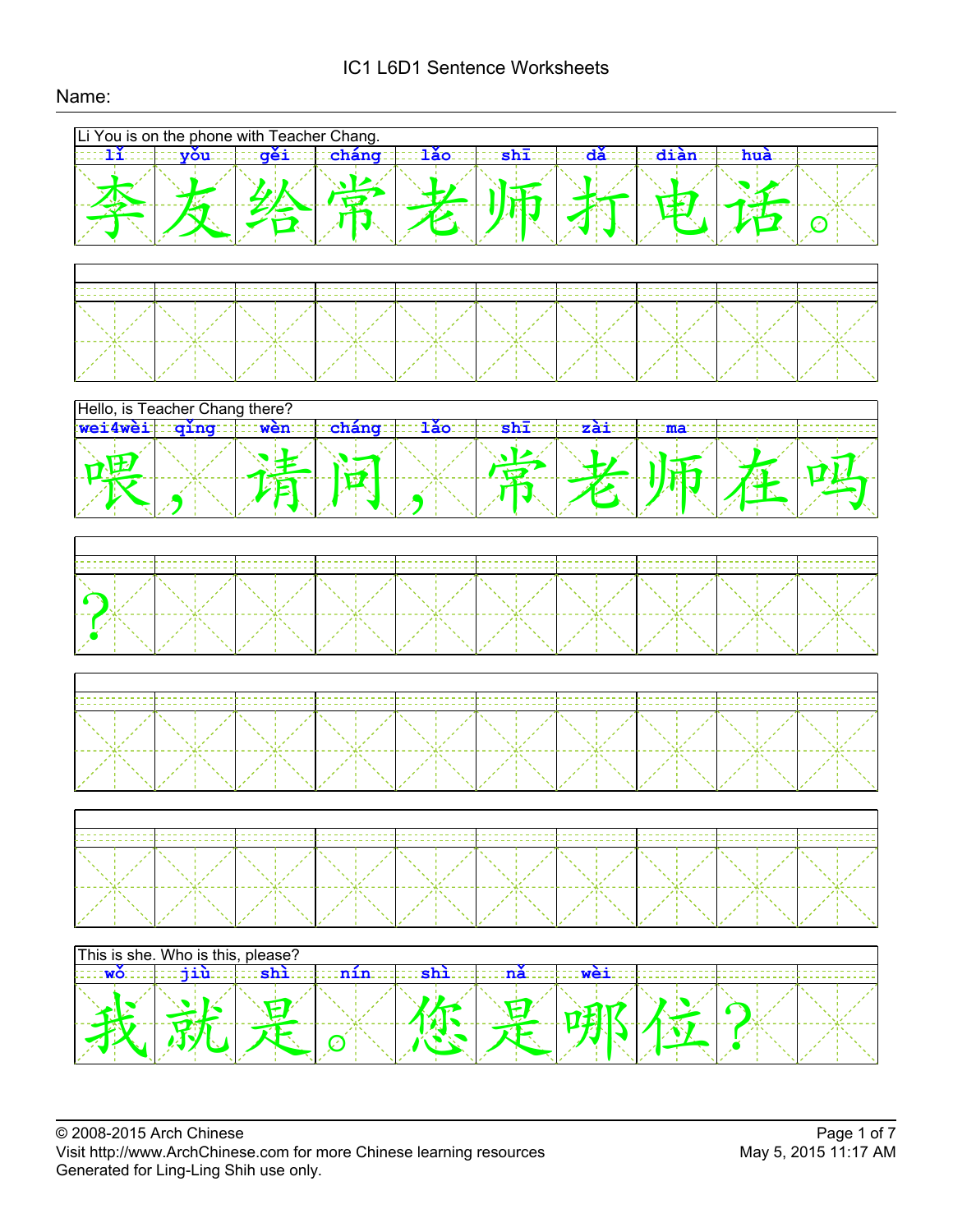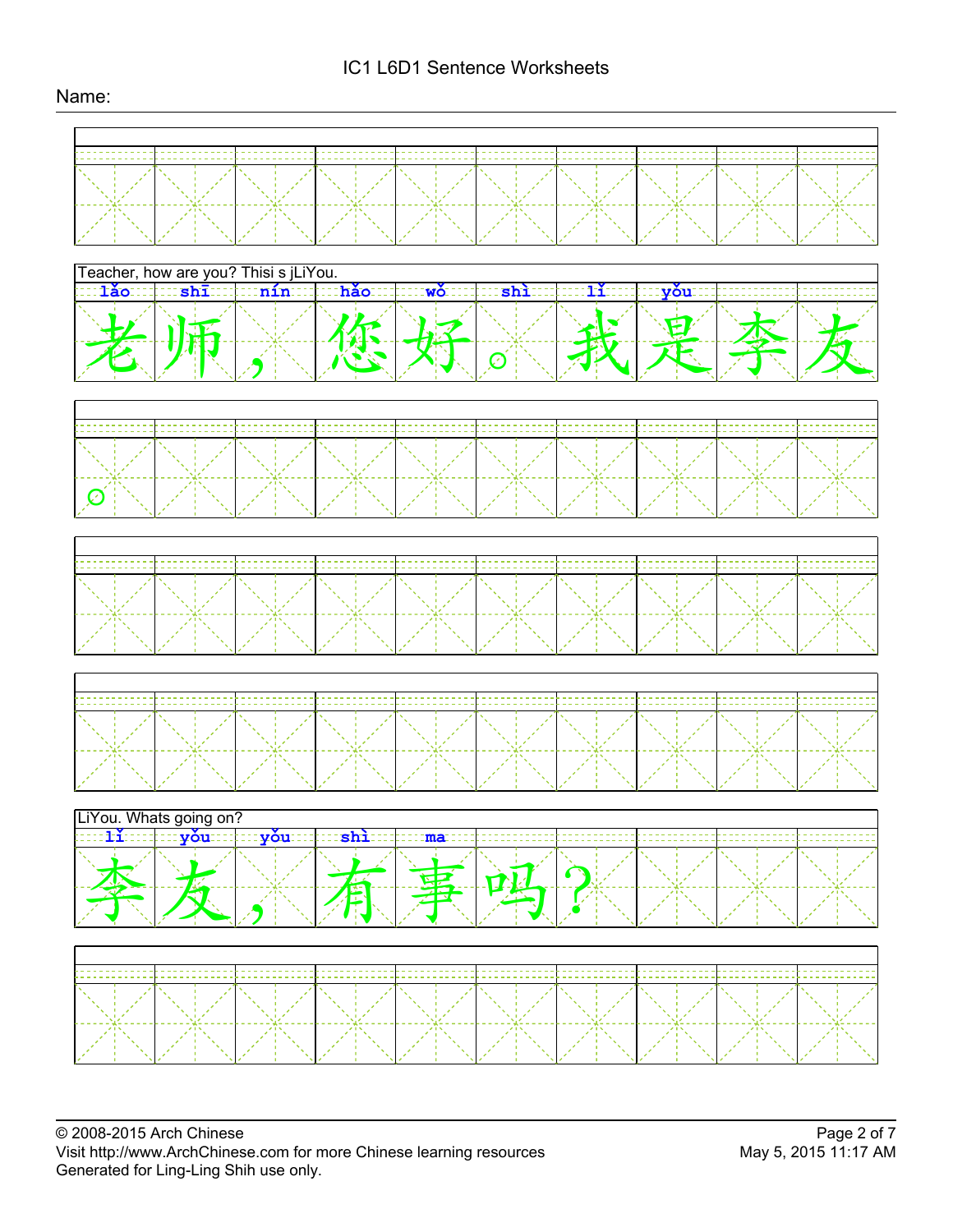# IC1 L6D1 Sentence Worksheets

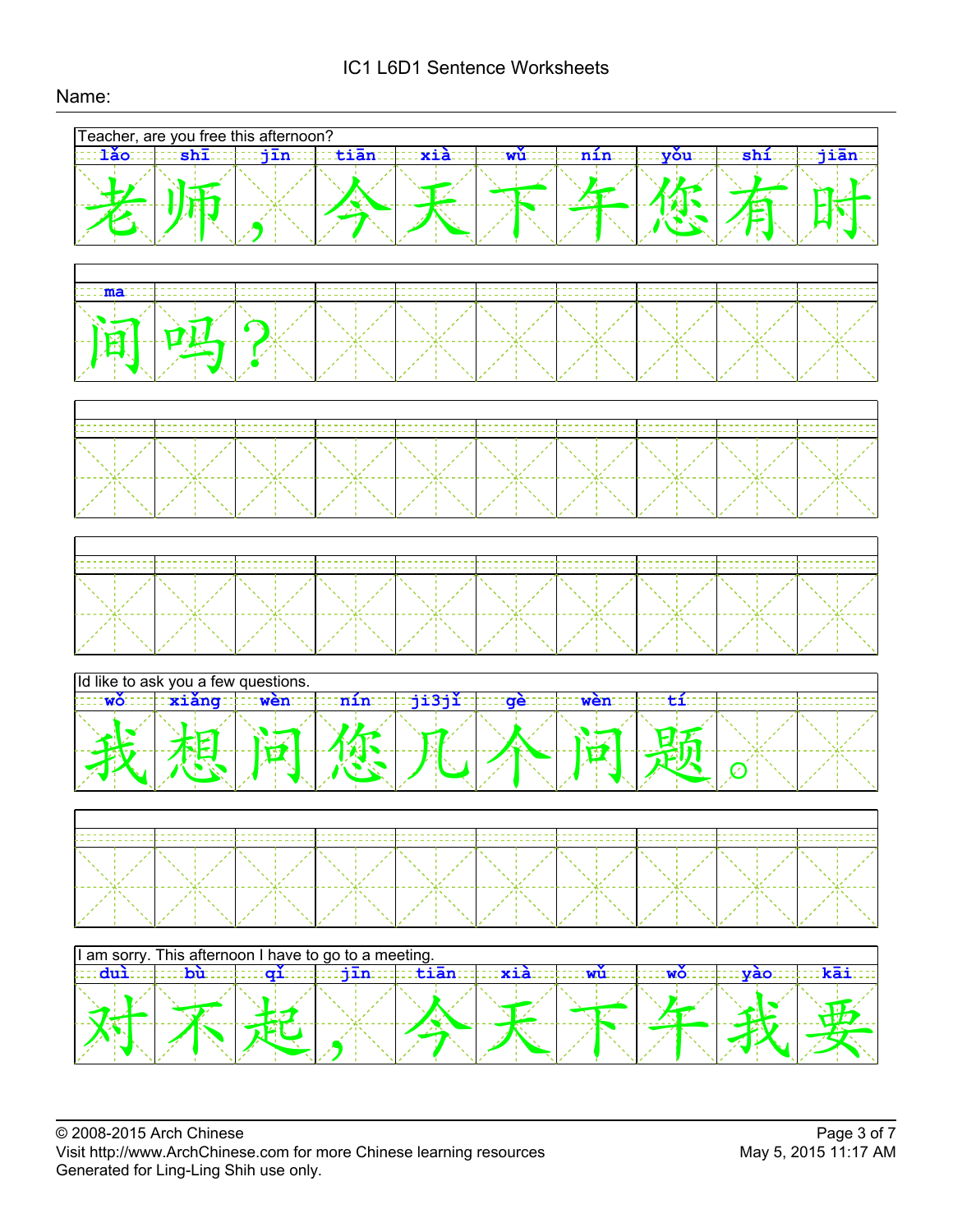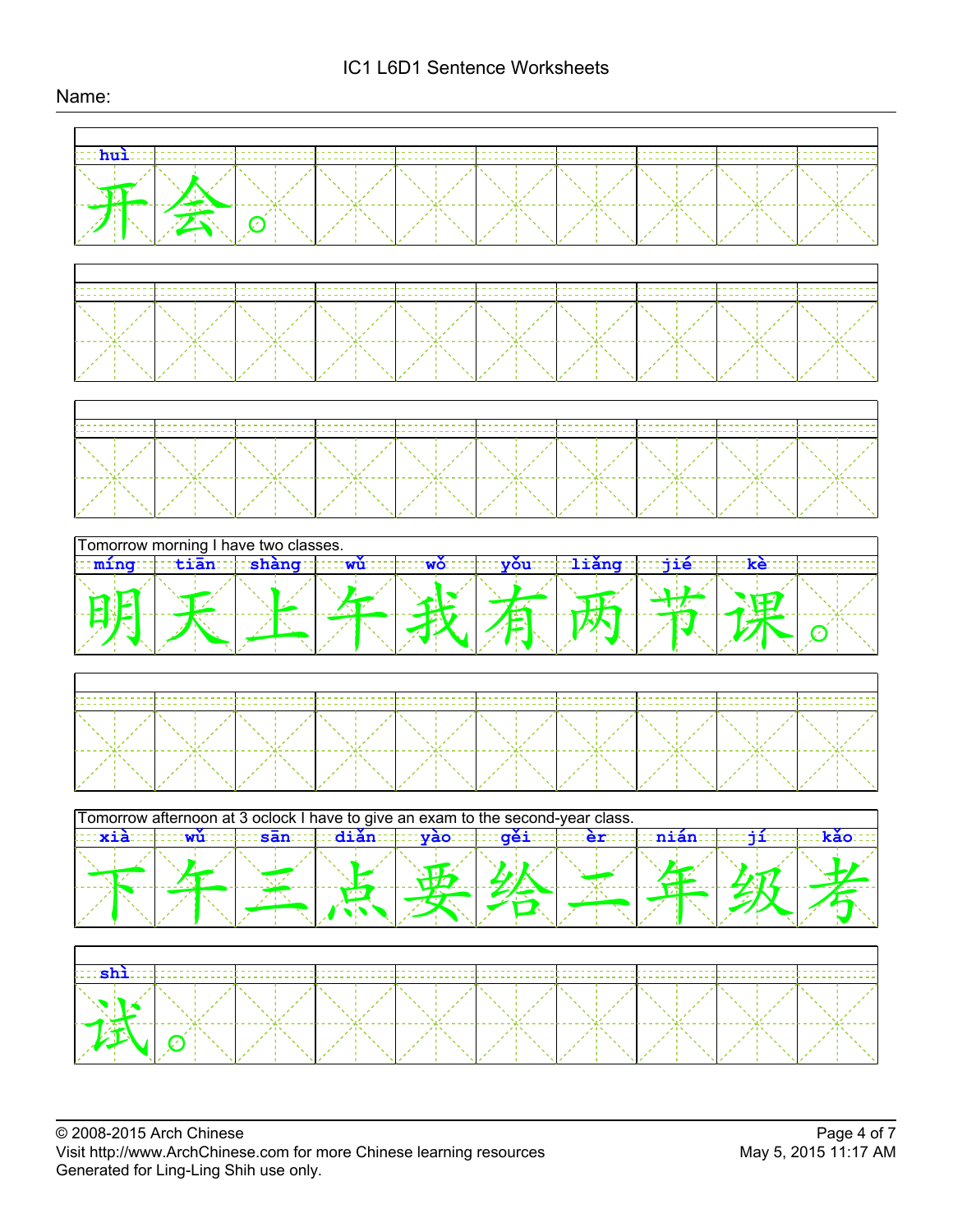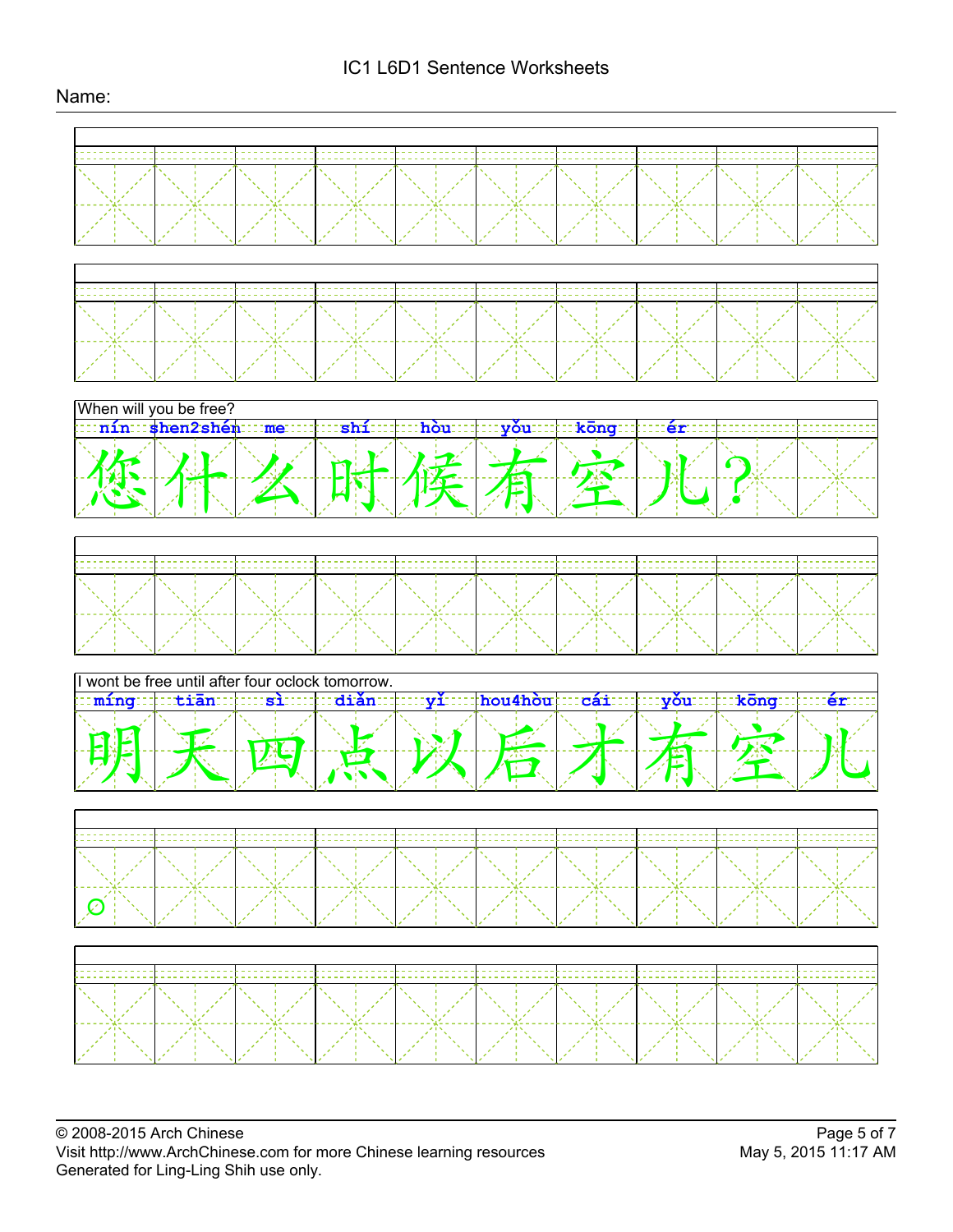